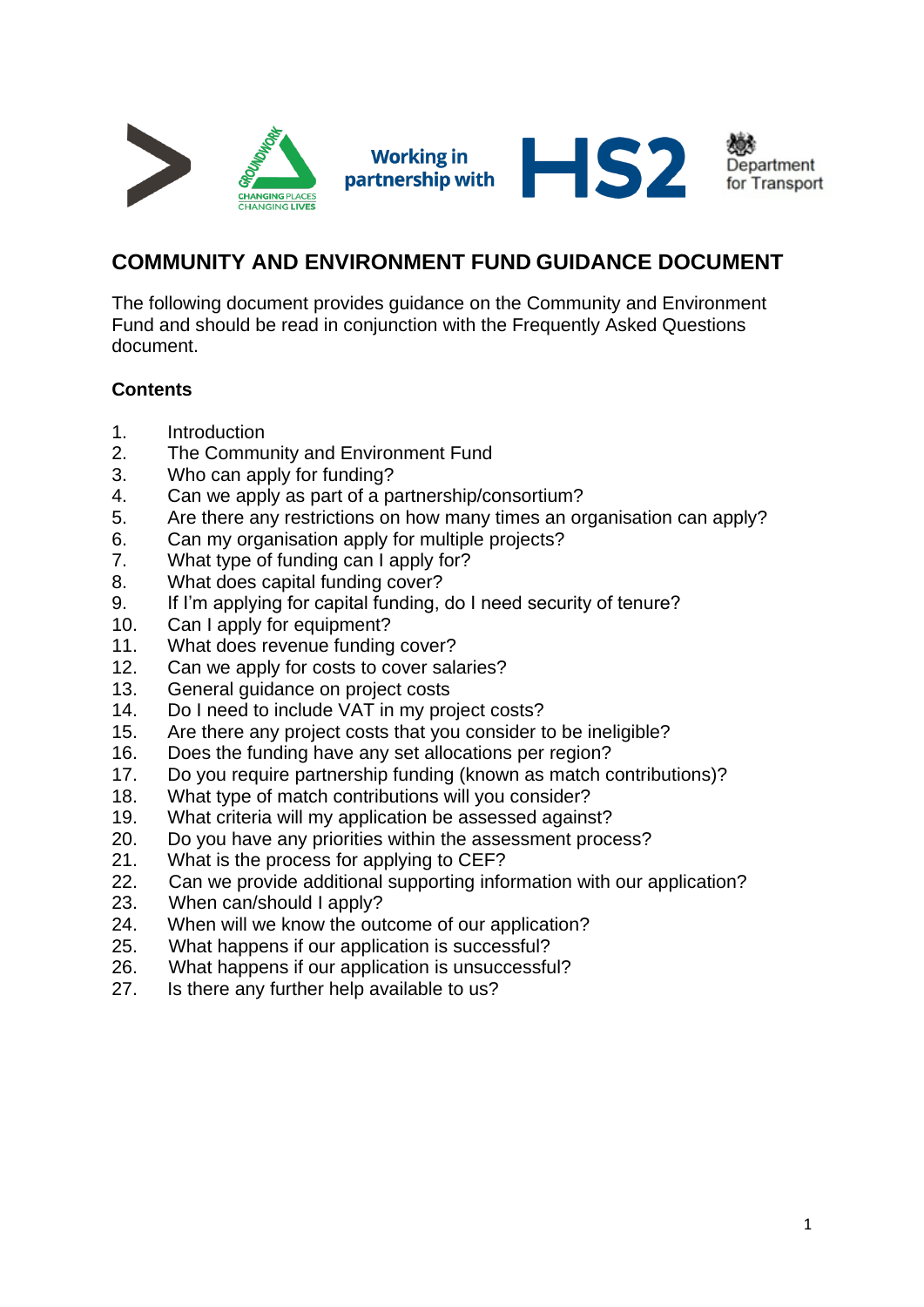# **1. Introduction**

- 1.1 High Speed Two (HS2) is a new, high speed north-south railway. It is being taken forward in two phases: Phase One is between London, Birmingham and the West Midlands. The High Speed Rail (London – West Midlands) Act (the Act) received Royal Assent in early 2017. Phase Two will extend the route to Manchester, Leeds and beyond subject to future Parliamentary approval.
- 1.2 In October 2014, Government announced two funding programmes to offset the disruption of Phase One of HS2 on local communities – the Community and Environment Fund (CEF) and the Business and Local Economy Fund (BLEF). The following guidance applies only to applications for funding from the Community and Environment Fund (CEF). A separate guidance document has been created which relates to the Business and Local Economy Fund (BLEF).
- 1.3 A combined total of £40 million has been made available for these two funds (exclusive of administration costs) throughout the Phase One construction period and for the first year of operation of HS2 services. The funds will provide support for good quality bids and rigorous management of the spend profile will ensure that money is available throughout this time period. Accordingly, potential applicants can be assured that there will be no advantages of submitting early or disadvantages of submitting later during the construction period.
- 1.4 Both funds will allocate awards from the same £40 million funding pot and so the amounts allocated from each fund will depend of the number and quality of applications. The geographic allocation of funds is set out later in this document as announced in October 2016 by the Transport Secretary.
- 1.5 The funds were launched at Royal Assent in February 2017 and opened for applications on 8th March 2017.

# **2. The Community and Environment Fund**

2.1 The objective of the CEF is;

To add benefit over and above committed mitigation and statutory compensation to communities along the route that are demonstrably disrupted by the construction of Phase One of HS2 from London to Birmingham. These will be principally along the line of route of HS2, but there are a small number of off-route locations which may also be disrupted e.g. due to relocation of railway facilities, and these will be eligible to apply to the funds. There will be two types of CEF grant: CEF Local will focus on quality of life and environment in individual communities and CEF Strategic will focus on large projects across several communities and address strategic rather than purely local concerns. Wherever possible, the CEF fund aims to leave a sustainable legacy.

- 2.2 CEF Local will fund smaller projects (up to a maximum of £75,000 per project) which will benefit quality of life for individual communities. CEF Strategic will fund larger grants (from £75,001 up to £250,000 per project) and will provide a legacy by supporting projects which benefit multiple communities along the Phase One route.
- 2.3 These grants may fund projects that cross a number of local authority areas. Initiatives the CEF may support might include: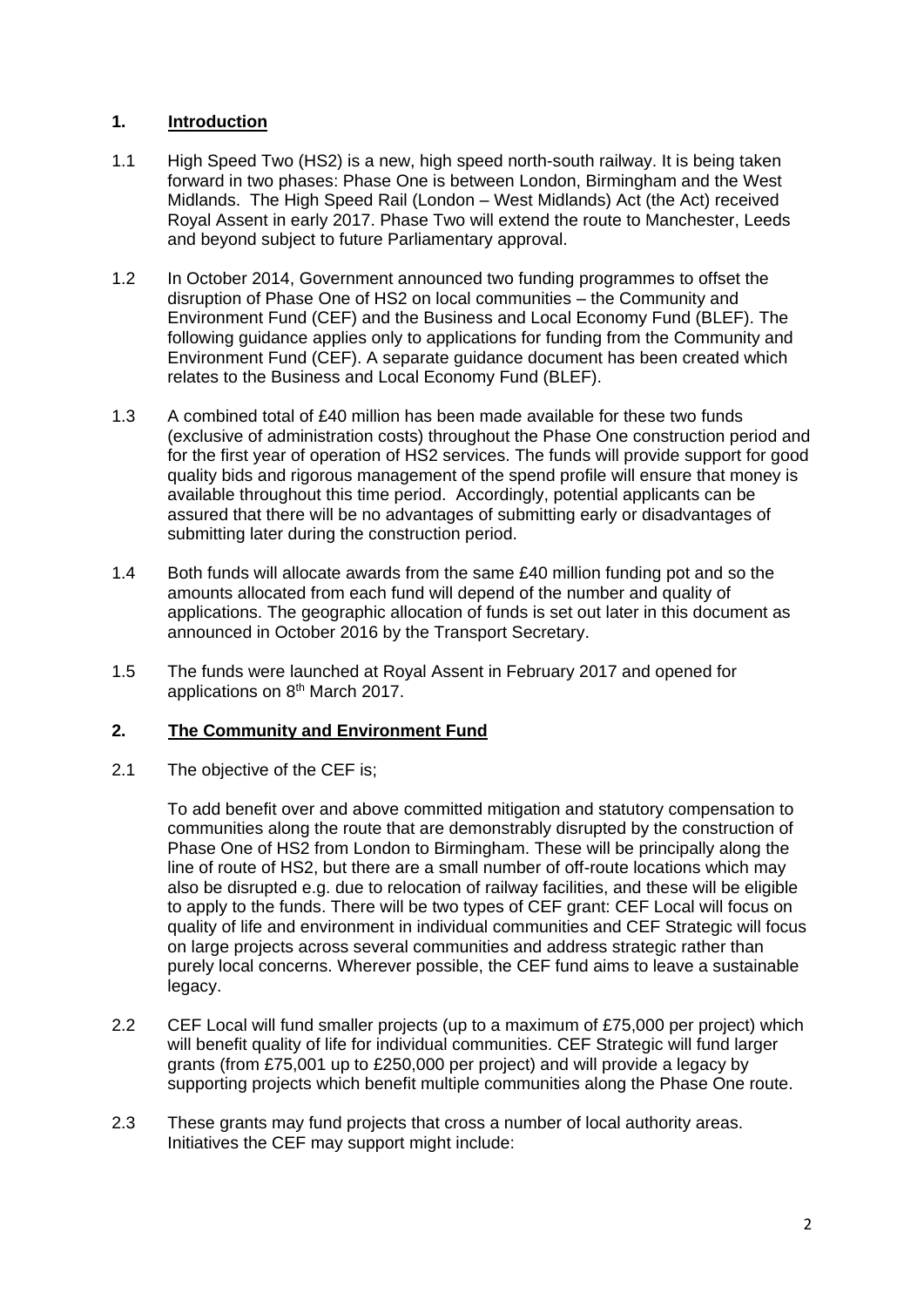- Improved pedestrian, equestrian, or cycle access not provided under statutory services;
- Landscape and nature conservation enhancement projects which increase biodiversity (including pop up interventions such as skip gardens);
- Enhancement or replacement of sports and recreational facilities;
- Improved access and enhancements to public open space;
- Provision of enhanced or new community facilities; and
- Refurbishment/re-use of historic buildings and monuments.
- 2.4 These examples are purely illustrative and we welcome applications for any projects that will enhance the quality of life and the environment of communities disrupted by the construction of HS2.
- 2.5 Environmental Benefit and Community Benefit have equal priority and any applications for funding must meet at least one of the primary and secondary outcomes.
- 2.6 In line with the aims of the fund, any improvements to the environment must also ultimately have a benefit to communities disrupted by HS2. We would not therefore fund an environmental project which solely focuses on protecting the environment in the same way that we wouldn't fund a heritage project just to protect a building or area of land – there would need to be additional tangible benefits which could be realised by disrupted and/or associated communities. Applicants therefore need to think wider about how they involve people from disrupted communities and how the project will benefit the local area (for example access to the environment, setting up a local volunteer group, undertaking awareness raising with schools and other community organisations or could a webcam or interactive website be established).
- 2.7 If you are considering applying for funding from CEF Strategic, please note that any application would also need to make the strategic case for the environmental improvements e.g. how the project meets priorities identified in strategies, local plans, the strategic importance of the environmental space, habitats supported, species developed etc. CEF Strategic applications will also need to evidence partnerships that provide environmental expertise and strategic alignment as well alignment with and expertise in the communities where the project is based and provides benefit, such as alignment with regional or county public sector policy.
- 2.8 For further information on the requirements for CEF Strategic funding, please see CEF FAQ 13.

### **3. Who can apply for funding?**

3.1 You are eligible to apply for funding if your organisation is:

Formally established for public benefit and is not for profit. For non-statutory bodies, you must have a governing document (e.g. constitution or memorandum and articles of association) which includes appropriate statements on members, Directors or Trustees not benefiting financially from the organisation or its dissolution, a minimum of 3 unrelated people on the committee and have your own bank account (which requires 2 signatories).

3.2 Primarily this funding programme is targeted at the voluntary/community sector including registered charities, constituted community groups, Community Interest Companies (CICs), social enterprises and community businesses. More information on eligible organisations is included in the FAQ document.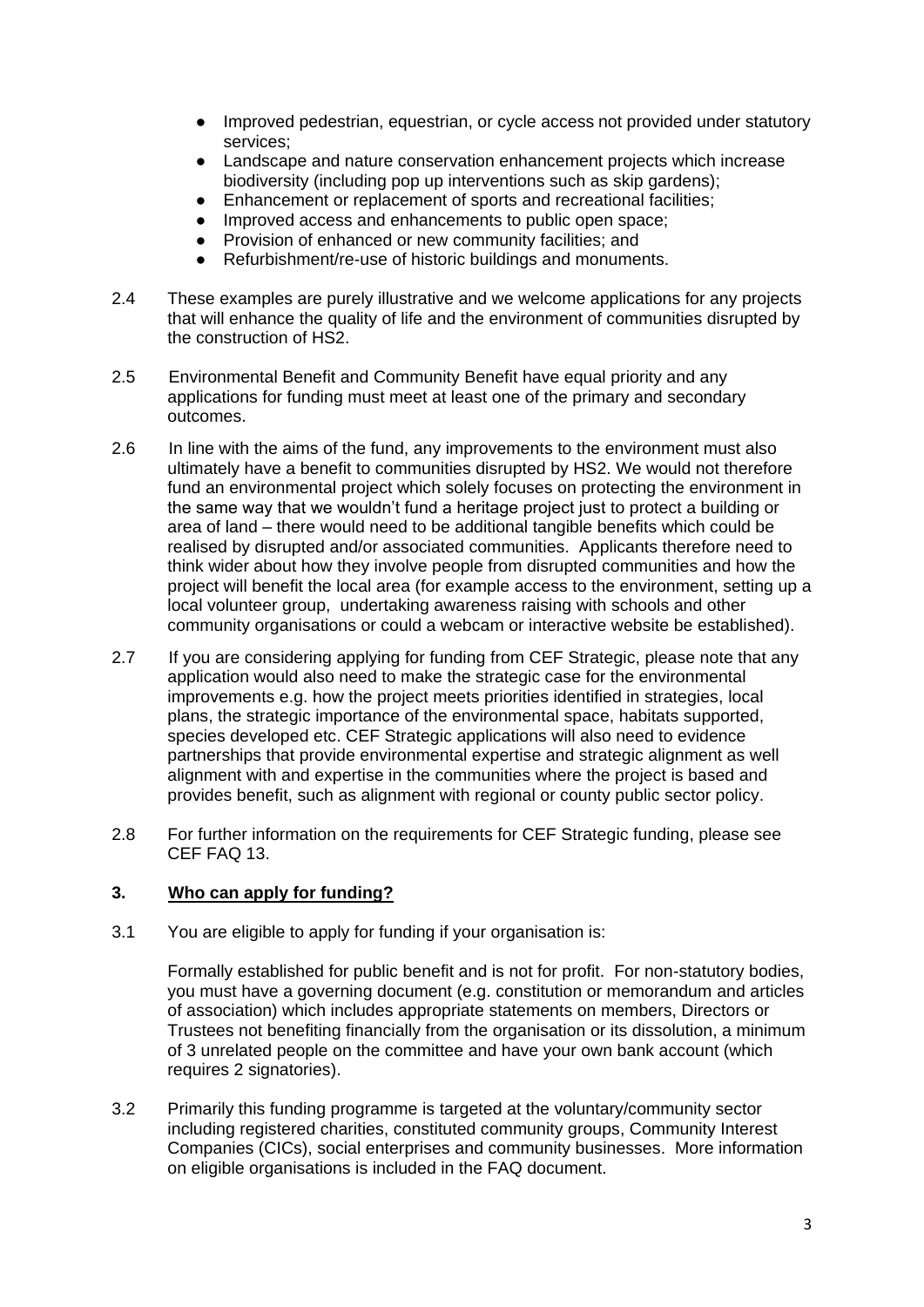- 3.3 Subject to meeting the requirements set out in this guidance document, examples of eligible organisations include;
	- Registered charity
	- Fully constituted club, association or trust which is set up for charitable purposes
	- Local authorities
	- Other public sector statutory bodies such as a parish and town councils
	- Local education authority
	- Foundation school or college
	- Voluntary aided or controlled school
	- Independent school or college
	- Institute of further education
	- Academy schools
	- Institute of higher education (including universities)
	- Community Interest Company (CIC)
	- Industrial Provident Society
	- Community amateur sports clubs (CASC)
- 3.4 We will not directly fund individuals, limited liability partnerships, private sector company/business or any organisation that cannot demonstrate appropriate governance.

### **4. Can we apply as part of a partnership/consortium?**

- 4.1 Some organisations may decide to work together and adopt a joint approach; however, any application to CEF must be made by an organisation which has a legal entity. So one organisation in the partnership needs to be nominated as the lead organisation and make the application. That organisation will be legally accountable for managing the grant and reporting back on project delivery, including the management of any workers funded by the project, and for ensuring that the project achieves its stated outcomes.
- 4.2 Any partnership/consortium based application will be asked to submit a partnership agreement that has been signed by all parties if they are successful with their funding application.
- 4.3 Neither the accountable lead organisation nor the partner organisation(s) receiving awarded grant funding via the lead organisation can use the awarded grant funding for private benefit or gain.
- 4.4 A maximum of 40% of the total amount of CEF funding requested can be utilised by partners, therefore the lead partner (i.e. the applicant) must be directly responsible for 60% of the total CEF funding.

### **5. Are there any restrictions on how many times an organisation can apply?**

5.1 Only one application from each lead applicant is allowed at a time. We will, however, consider applications more frequently from the same applicant in exceptional circumstances. This time period may vary, depending on the demand for funds and the construction timetable; on occasions quality applications may be brought forward or deferred for consideration due to this.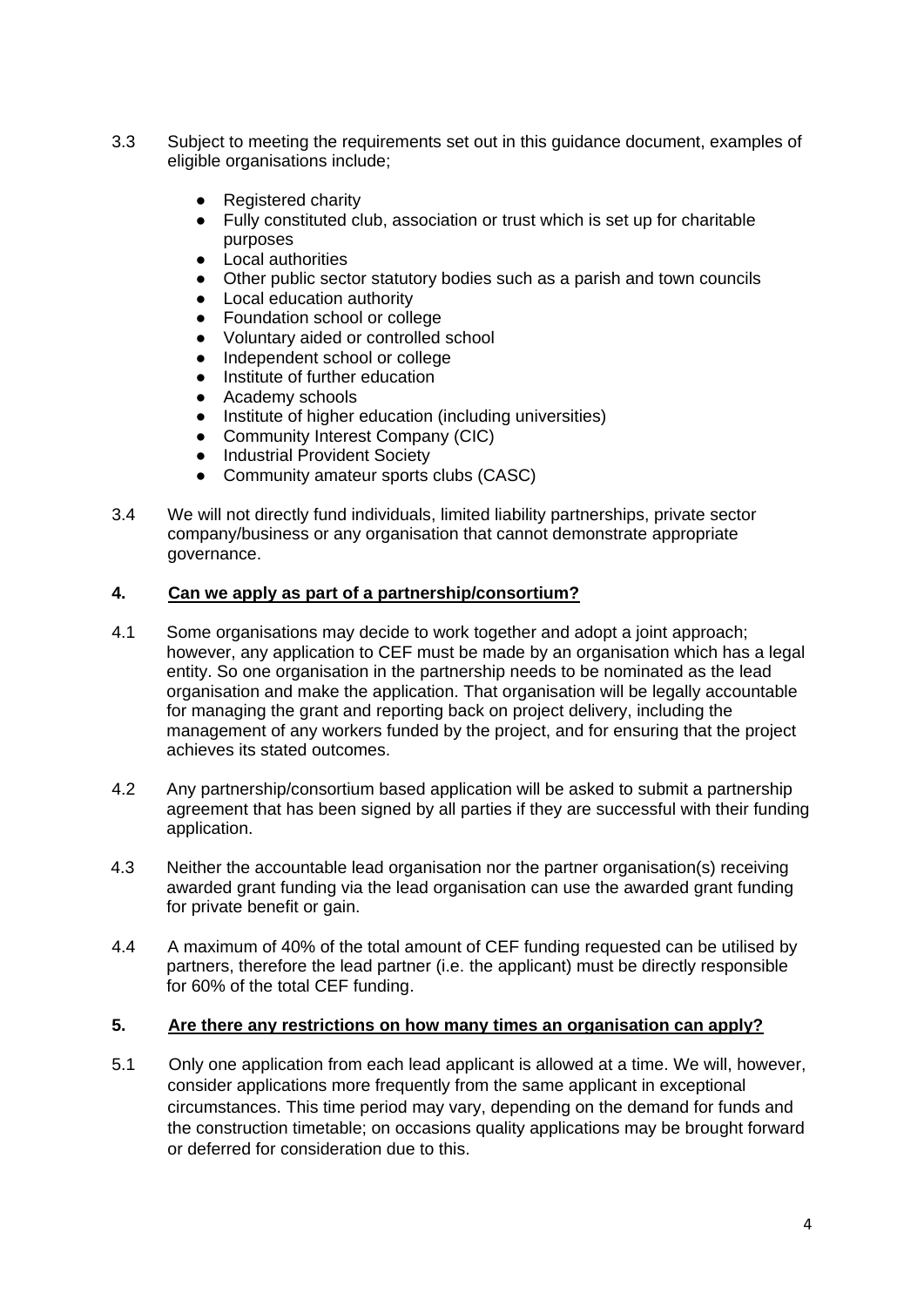- 5.2 A second application can only be submitted six months after a satisfactory Final Completion Report has been submitted to demonstrate that a first project has achieved its outcomes. For capital projects, the Final Completion Report is submitted 12 months after the capital work has finished. If an applicant receives an award and grant management is considered to have been poor or the project does not achieve its outcomes (even following sustained engagement with Groundwork UK), subsequent applications will be deemed a low priority and are unlikely to be successful.
- 5.3 Please note we will not fund the same project twice.
- 5.4 There are no restrictions on reapplying if a previous application has been unsuccessful.

# **6. Can my organisation apply for multiple projects?**

6.1 Organisations that have previously received a CEF or BLEF award are eligible to apply again. However in the interest of ensuring that there is a fair and inclusive spread of funding across the route, priority in subsequent years may be given to organisations that meet the criteria but have not received funding previously, taking into account the regions along the line of route.

# **7. What type of funding can I apply for?**

- 7.1 For both CEF Local and Strategic, funding can be capital only, revenue only or a blend of revenue and capital grants.
- 7.2 We will not provide funding retrospectively for projects for any related work that has already taken place or any costs incurred prior to receiving your award offer.

# **8. What does capital funding cover?**

- 8.1 Funding can be used towards capital infrastructure costs, including, refurbishment of existing facilities, the installation of fixed equipment, new buildings and structures, enhanced access and landscaping.
- 8.2 For capital grants, work should be able to start within 6 months of an award being received and works completed within 2 years.
- 8.3 A contribution of up to £1,000 towards legal fees on capital grants to enable grant security (e.g. securing a lease or placing a restriction on title) to be obtained can be included in the budget. However, the fund will not pay for any other up front development costs, such as planning permission or feasibility surveys that are required to be completed.
- 8.4 Relevant planning permission, other permissions (e.g. Environmental Agency consent) and building regulations do not need to be in place at the time an application is submitted but will need to be evidenced (if relevant) before any funding can be drawn down if your application for capital funding is approved.

### **9. If I'm applying for capital funding, do I need security of tenure?**

9.1 If you are applying for capital funding of up to £10,000 you do not formally need security of tenure. If you own or lease the land or building, you must supply a copy of your leasehold or freehold document with your application. If you do not own the land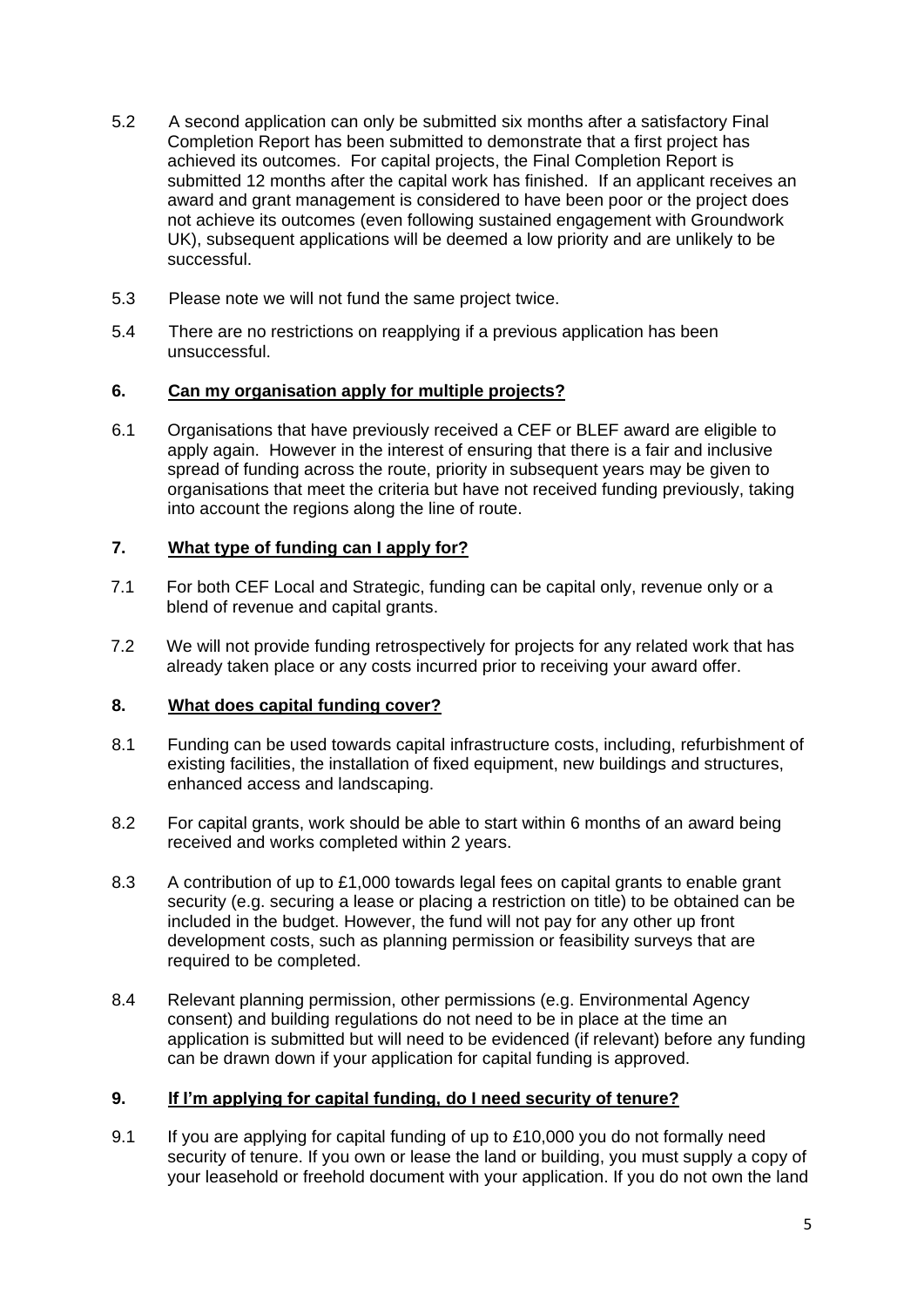or building, you will require the permission of the landlord which includes a statement guaranteeing public access to the project for a minimum of 2 years.

- 9.2 To be eligible to apply for capital funding of £10,001 or over, your organisation must either own the freehold interest or have a sufficient leasehold interest in the land involved in your project. To demonstrate this, you must supply a copy of your leasehold or freehold document with your application. If you do not own the land or facility, you will also need the permission of your landlord (or the landowner).
- 9.3 The relevant lease term required varies depending upon the size of the grant sought. The quide is as follows:
	- £10,001 to £75,000 Five years
	- £75,001 to £250,000 Ten years
- 9.4 For more information on the security of tenure requirements for this funding programme, please see sections 8 and 9 of the CEF FAQ document.

#### **10. Can I apply for equipment?**

- 10.1 Yes. Funding to purchase equipment to support the delivery of a project is eligible. We are also happy to fund projects where the costs are 100% only for equipment.
- 10.2 If equipment is moveable (e.g. not fixed to the floor or building) the costs are classified as revenue expenditure.
- 10.3 The fund will not pay for the purchase of minibuses or vehicles, however will allow reasonable vehicle hire costs on a project by project basis if it is integral to the delivery of the project (e.g. a sports activator who delivers coaching sessions in multiple rural areas and needs to take equipment to each session).

#### **11. What does revenue funding cover?**

- 11.1 Revenue grants can be used to cover running costs, staffing and project delivery costs.
- 11.2 Revenue grant awards are available for up to a maximum three years in length.
- 11.3 We will only fund direct project costs, that is, costs that relate clearly and directly to the delivery of the project. These can include salaries, volunteer expenses, building hire costs and travel costs. In many cases project costs will also include less delivery-focused aspects such as administration, insurance and utility costs.
- 11.4 We will also allow applicants to apply for up to 10% of the total funding request to cover a contribution to existing costs such as overheads (e.g. heating, lighting, rent) and management costs - as long as the costs are linked to the project. These costs will need to be included in the project budget and appropriate evidence submitted to confirm what they cover.
- 11.5 Revenue projects must be able to start within six months of the date of an award being offered to your organisation.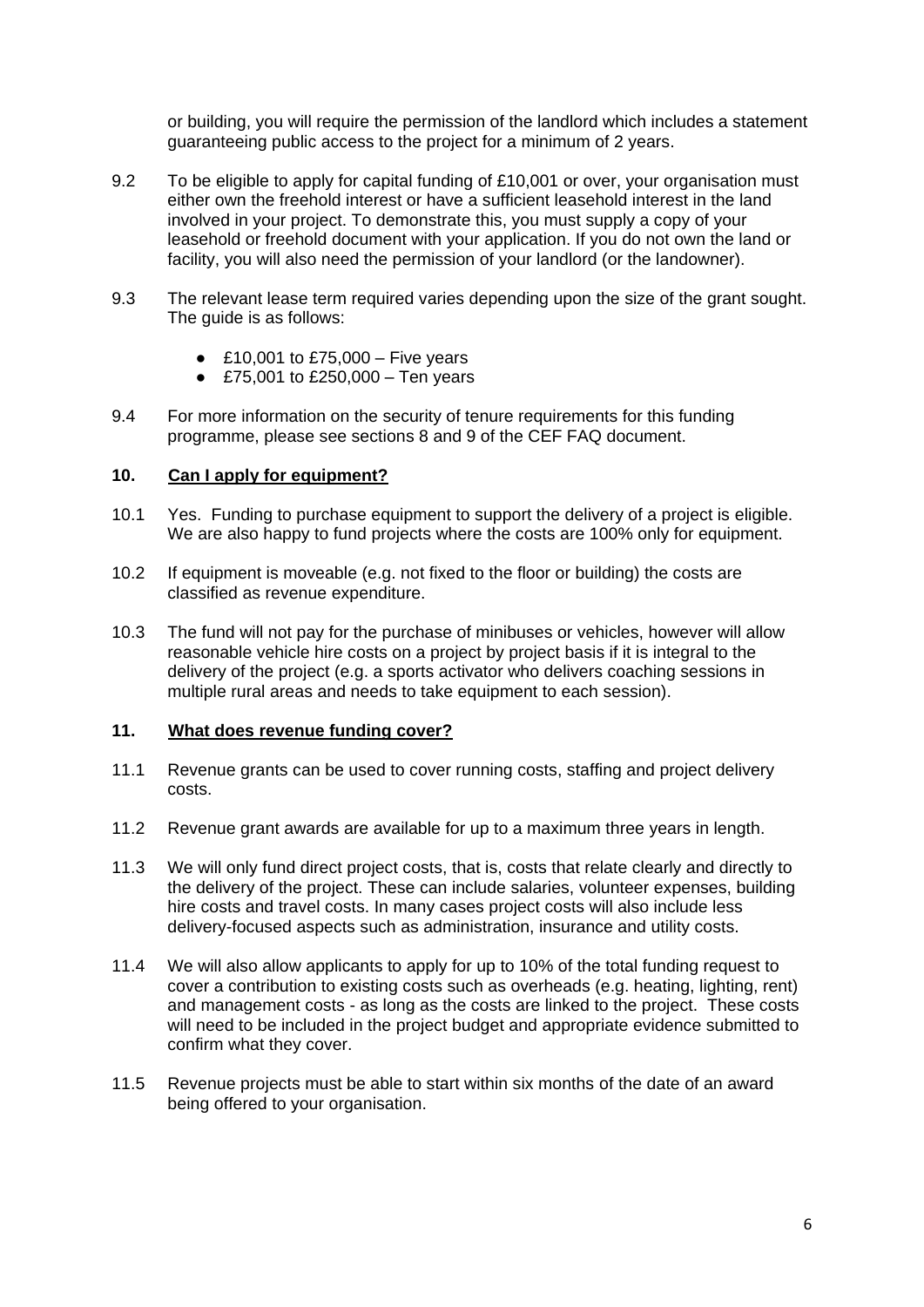# **12. Can we apply for costs to cover salaries?**

12.1 Yes. If your request is partly or wholly for salary costs, please ensure that the salary element of your budget includes the salary plus on-costs, including National Insurance and pension contributions (if applicable). Salary costs must relate directly to the delivery of the project for which you are applying and staff must be employed by the applicant organisation.

# **13. General guidance on project costs**

13.1 A detailed breakdown of the budget for your project must be included in your application. It is important for us to make sure that your project costs are realistic, so your budget must include all the costs that you will incur. You also need to tell us where any partnership funding will be sourced from, and evidence of confirmed match contributions need to be provided with your application. If you are requesting a grant which covers multiple years we will consider reasonable increases each year to account for inflation, please include inflation costs in the cost breakdown.

# **14. Do I need to include VAT in my project costs?**

14.1 You need to include any non-recoverable VAT relating to your request in your budget. If you are unsure if your organisation is eligible to reclaim all or a proportion of the VAT you will pay on this project you should consult with HM Revenue and Customs to clarify. Please note, we are unable to provide tax advice.

# **15. Are there any project costs that you consider to be ineligible?**

- 15.1 The following costs/projects are not eligible for funding through CEF;
	- Personal equipment and clothing
	- Purchasing vehicles
	- Buying land or facilities for future use (for example where the community/public benefit will not be realised within the timescales for this funding programme or to stop future development)
	- Projects intended primarily for private gain
	- Projects that contribute directly to a company's distributable profits
	- To help with budget shortfalls, debt repayments or endowments (including funds to build up a reserve or surplus and loan repayments)
	- Retrospective funding we will not reimburse costs already incurred
	- Projects or activities that are primarily for the promotion of religion, religious belief or faith. Whilst religious organisations and faith groups may be able to apply for funding, the project must deliver wider community or public benefits to be eligible. In addition, we will not part fund a post which provides both community and religious/faith based work.
	- Any project or activity that may bring HS2 Ltd, its sub-contractors or its partners (including Groundwork UK) into disrepute.
	- Projects that do not meet the 'Additionality' principle (set out below in 15.3)
	- Projects used solely for delivering curriculum activity (If your project is applying for a school or education establishment it should ensure it opens opportunities for the wider community. Please see additional guidance for school applications).
	- Unspecified expenditure
	- Costs associated with fundraising or bid writing
	- Any project where funding will be passported to other organisations (for example though a grants programme)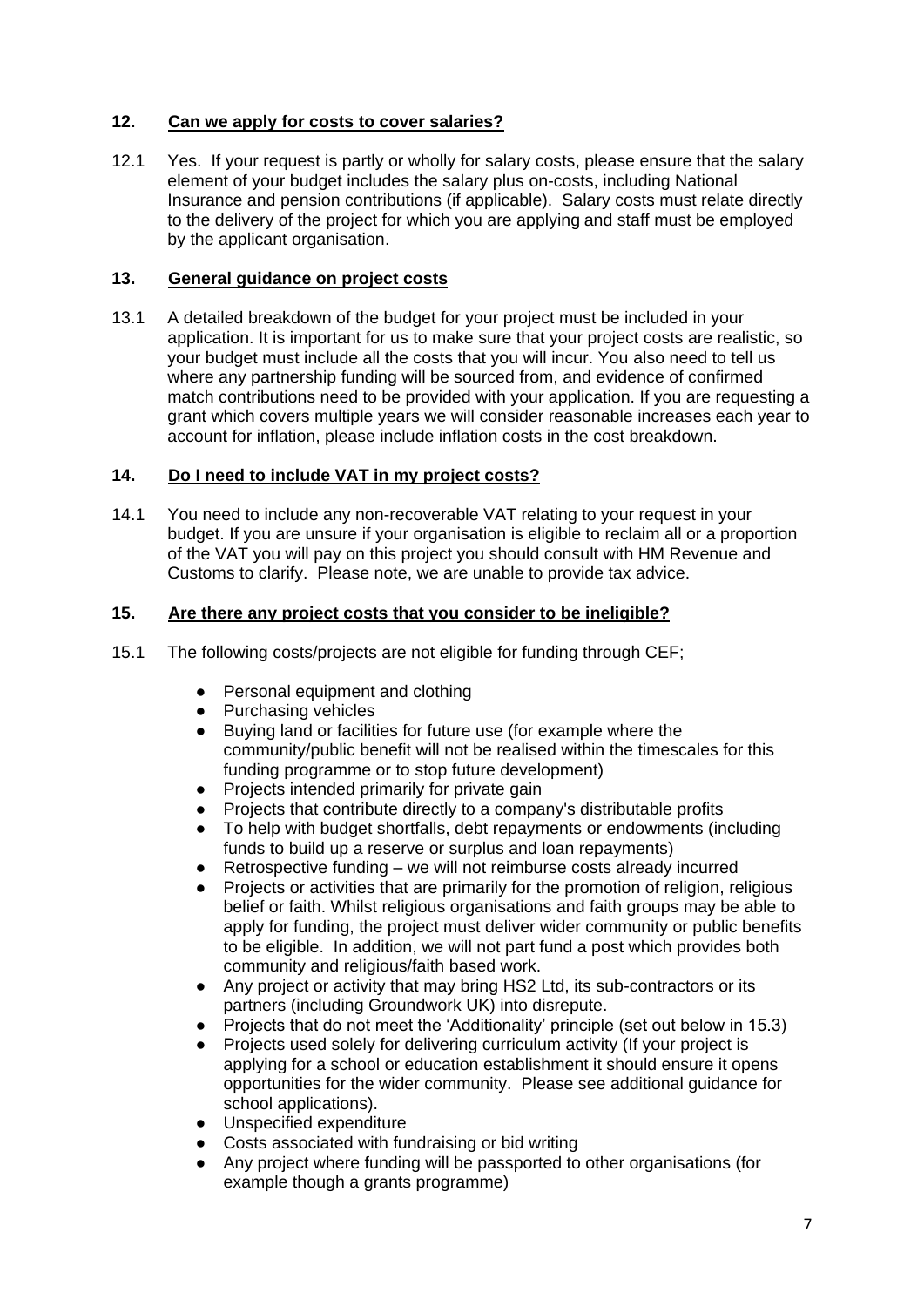- Organisational overheads or running costs which the organisation would incur whether the project was running or not (although we will consider funding support costs incurred as a direct result of running the project)
- Campaigning or lobbying projects
- **Feasibility studies**
- Holidays (UK and Overseas)
- Overseas trips or any international activity
- Any activity that would be in breach of State Aid rules
- Broadband (please see CEF FAQ section 20)
- Business rates and subsidies
- Car parking subsidies
- Ongoing maintenance costs or ongoing running costs linked to capital projects
- Speed cameras or vehicle activated signs
- Speed bumps or other speed reduction measures such as speed tables, speed cushions, priority narrowing or chicanes
- Junction improvements or changes to road layouts
- Maintenance/upkeep of pavements, public rights of way or public footpaths
- 15.2 Please note that the above list of examples is not exhaustive.
- 15.3 In addition to the above, funding requested should conform to the 'Additionality' principle tests;
	- Any funding provided through the Community and Environment Fund should not act as a replacement for government funds where there is a statutory obligation to deliver a service or activity (for example the national curriculum or adult social care services).
	- All public funding (including CEF) has to obey State Aid rules. State Aid is any advantage granted by public authorities through state resources on a selective basis to any organisations that could potentially distort competition and trade in the European Union (EU). It is anything which an undertaking (an organisation engaged in economic activity) could not get on the open market.
	- This funding is additional to the comprehensive mitigation outlined in the Act and Phase One Environmental Statement to address the environmental impacts of Phase One. Funding from the Community and Environment Fund cannot be used towards costs or projects that are already being covered through other mitigation schemes, compensatory mechanisms or specific funding related to Phase One.
	- CEF awards will be made after consideration is given to the Road Safety Fund, the Woodland Fund and Additional Mitigation packages have been confirmed in areas to avoid any duplication. The Additional Mitigation packages, the Road Safety Fund, the Woodland Fund and the Community Investment Programme (CIP) via contractors are separate to the CEF and BLEF, though are aligned to avoid duplication of funding or double funding. The CIP can be used as match for applications as it is delivered by third party contractors but no other HS2 initiative can be used as match as they are delivered direct from HS2 as the funding source. However, you may be able to apply to CEF for a distinct project on a site that adds benefit over and above committed mitigation and statutory compensation and has been funded from another funded scheme. As long as it is not for the same project, the fact that you might have received or applied for funding across other schemes that distribute HS2 funding would not be taken into account when your application for CEF is assessed. For further information on Other Funds – please see CEF FAQ 18.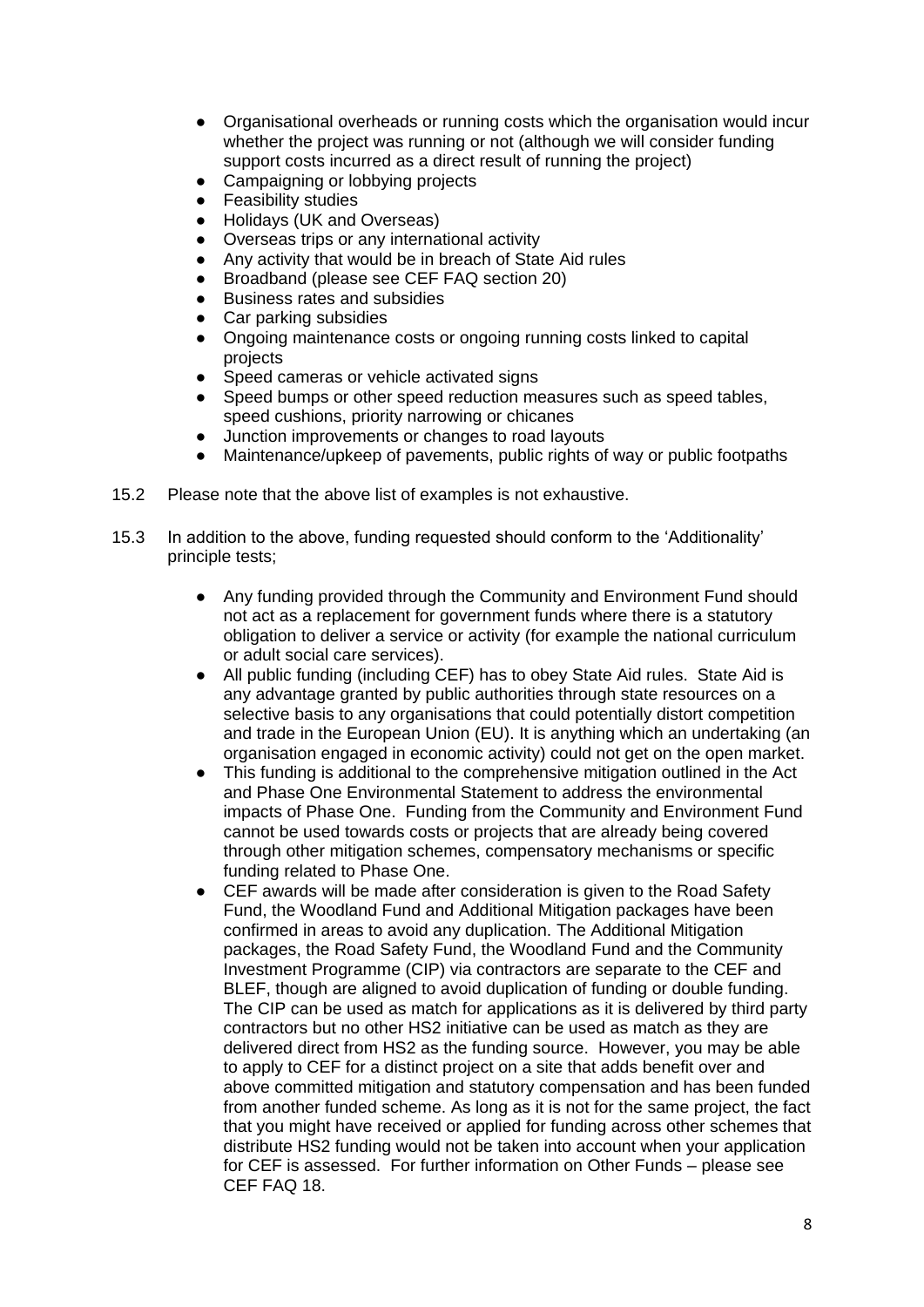# **16. Does the funding have any set allocations per region?**

- 16.1 Combined indicative regional allocations for both CEF and BLEF were publicly announced by the Transport Secretary on the 12th October 2016. These allocations are as follows for Phase One;
	- £7.5 million for the Greater London area.
	- £15 million allocated for the Central area (Staffordshire, Warwickshire, Buckinghamshire, Northamptonshire, Oxfordshire and Hertfordshire).
	- £7.5 million for the West Midlands area (Birmingham, Solihull and Coventry).
	- £10 million will remain unallocated to allow flexibility to fund bids for crossborder, route-wide projects, as well as to fund bids from other areas affected by the construction of the Proposed Scheme, but geographically separated from the main route (such as off route construction as contained within the High Speed Rail Act). For further information please see section 7 of the CEF FAQ document.
- 16.2 If your project is not based in the above geographical areas it is not eligible for funding.
- 16.3 Priority will be given to projects that are based within 1km (0.62 miles) of the high speed rail line and areas disrupted by construction of Phase One (see section 20 for further information).

# **17. Do you require partnership funding (known as match contributions)?**

- 17.1 We recognise that in the current environment, it will be more difficult than previously to attract match contributions, and we are therefore comfortable being the main contributor to projects that meet the Fund criteria. As such the Funds will be able to be 'the first brick in the wall' of funding for projects which are larger than the maximum grant sizes. CEF and BLEF grants can therefore be used as match funding against grant applications to other funders for contributions to the same project. Double Funding, i.e the same project is funded twice by the same public funding source, is not allowed. If partnership funding is not secured at the time an application is submitted, evidence of a fundraising or income generation plan and a contingency plan must be provided.
- 17.2 We are keen to leverage other investment into projects via this approach which aims to ensure a legacy for the Funds, especially from high value grants.
- 17.3 The match contributions for both funds are therefore as follows;

For CEF (Local) grants up to £75,000;

- For projects led by community or voluntary sector organisations there is no requirement for match contributions
- For local authority led bids, there will be minimum 25% requirement for match contributions

For CEF (Strategic) grants from £75,001 to £250,000:

- 10% minimum match contribution for all applications
- 17.4 Although partnership funding does not have to be confirmed at time of submission, it does need to be in place before an award can be paid to you if you are successful. We would therefore encourage you to get as much of your partnership funding in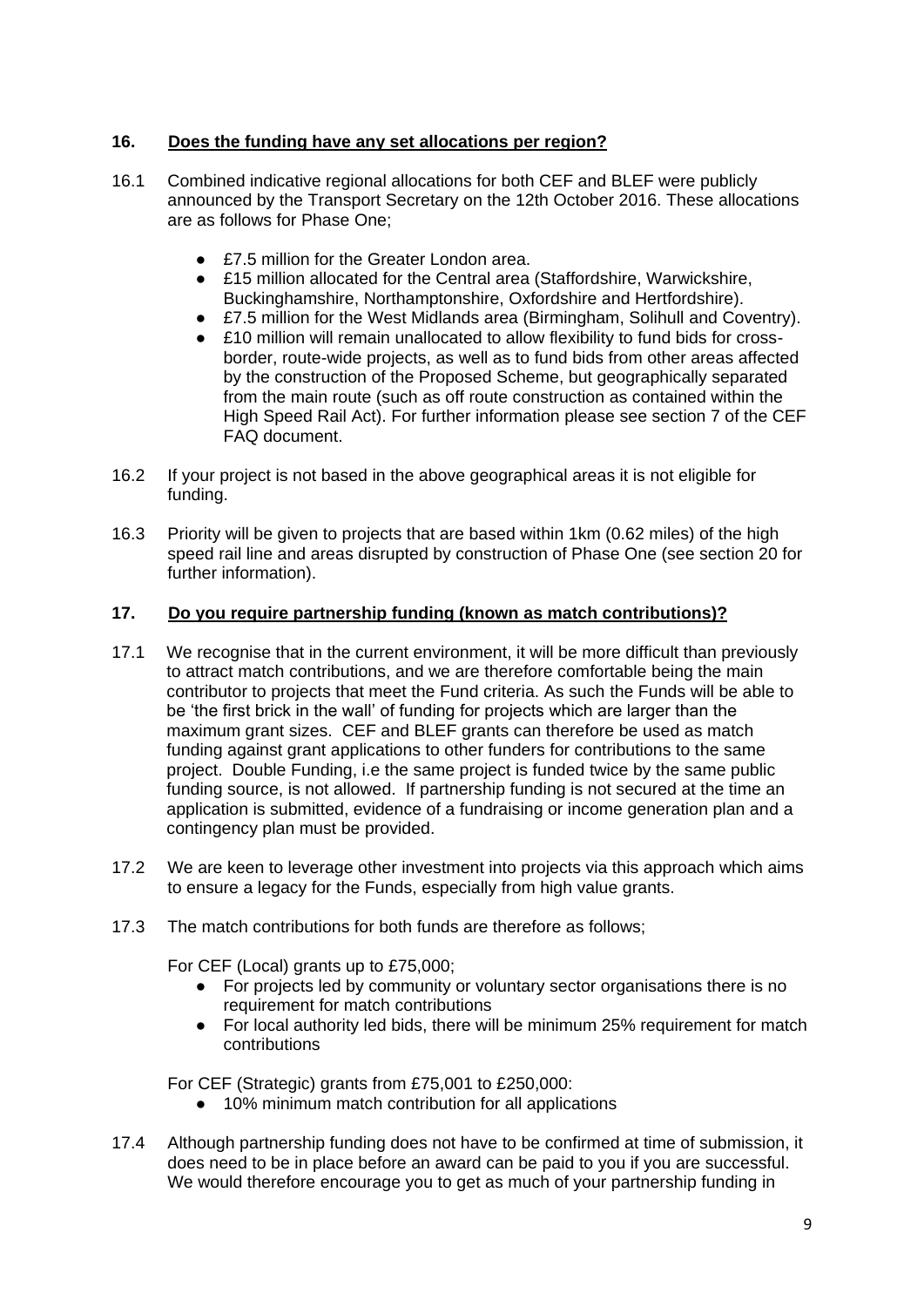place before applying as this will make your project more viable. If large amounts are outstanding at the point of decision, then we may decide to reject the project or delay our decision until those amounts have been confirmed.

# **18. What type of match contributions will you consider?**

- 18.1 Applicants to CEF are encouraged to secure some level of match funding for their project and evidence their match funding in their applications. Outlined below is guidance on which match funding contributions are acceptable.
- 18.2 Potential sources of match contributions (partnership funding) include both cash and non-cash (also known as In Kind).
- 18.3 Cash contributions can include income earned from an activity (for example ticket sales, and facility hire fees), funding from public organisations such as local authorities, grants from trusts and foundations or contributions from your own organisation. We will need to see formal documentation to support your In Kind partner funding, for example, an invoice for professional services showing the reduced rates.
- 18.4 In Kind contributions take the form of goods and services provided free of charge, where you would normally have to pay for them.
- 18.5 The value of the contributions In Kind should be identified separately and it is important that they are included in both the project costs and partnership funding sections of the application form. Volunteer time is considered as an In Kind contribution. In the interest of equality, all volunteer time should be valued at the national living wage (currently up to £8.72 per hour dependant on age).
- 18.6 Any professional service or labour provider must be acknowledged by a recognised and reputable association or trader scheme.

#### **19. What criteria will my application be assessed against?**

- 19.1 Initially, we will check that your organisation and proposed project meet the eligibility criteria as set out in this document.
- 19.2 We will then assess eligible applications against the following criteria;

**Need -** Why is the project needed in the local community? How is the community demonstrably disrupted by the construction of HS2? How have local people been involved in the project's development e.g. through community consultation? What support does the project have from the local community and where appropriate other public bodies (for example the local authority, environment agency, wildlife trust etc)?

**Planning -** How have you planned your activity to be successful? The level of detail you need to provide will vary depending on the complexity of the activity you are planning. We want to gain a full picture of what will happen and have assurance that everything has been planned thoroughly. Examples of things to consider for a revenue project include, who will take part, when and where will sessions take place, how long will sessions last? For a capital project, examples include - who will oversee the project, how long it will take, is planning permission required/in place? How will the risks be managed? How will you monitor the project and evaluate its success?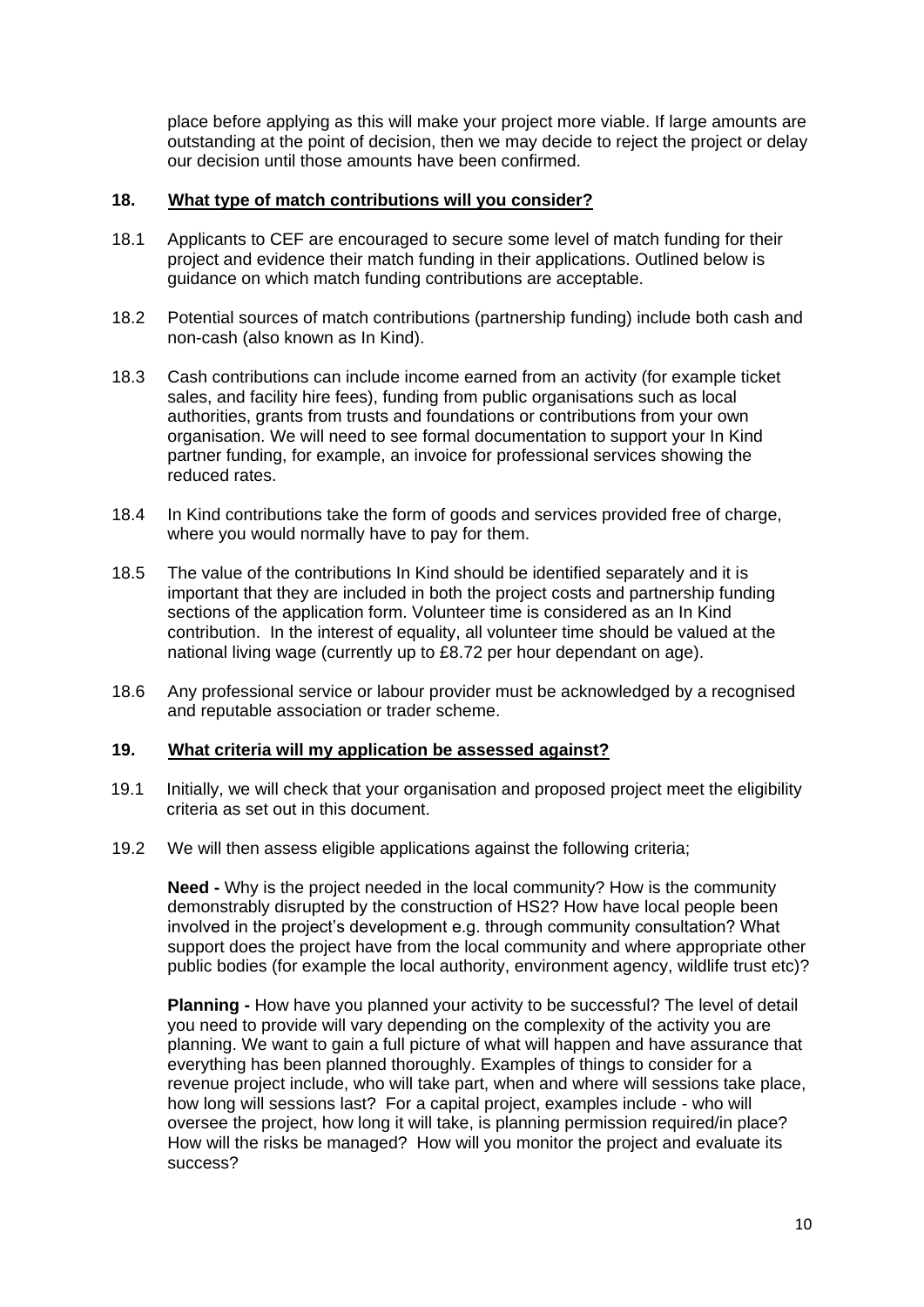**Disruption -** The application needs to demonstrate the level of disruption from construction of HS2 on the community or communities that will benefit from the project. Funds are targeted at communities most affected by the construction of the railway. There are two potential types of disruption:

- Effects which have been recognised within Environmental Statements, but which have not been addressed through formal mitigation.
- Perceived disruption not identified within the Environmental Statements this could include a range of community and local economy effects, and anything unforeseen which may emerge through the course of the construction period.

How does the project improve the quality of life and environment within the local community or communities experiencing disruption? What are the proposed outputs/outcomes of your project?

It is important that you read the Environmental Statement(s) that cover the project area(s) and use the information contained within it to evidence the level of disruption in your application. The Environmental Statements can be found here [https://www.gov.uk/government/collections/hs2-phase-one-environmental-statement](https://www.gov.uk/government/collections/hs2-phase-one-environmental-statement-documents)[documents](https://www.gov.uk/government/collections/hs2-phase-one-environmental-statement-documents)

Please also refer to HS2s Common Place website for information about construction and disruption in your area.<https://hs2funds.org.uk/about/local-hs2-information/>

If your project will also benefit people or communities who are not disrupted by the construction of HS2 Phase One, please note that the % of funding from CEF towards your project total should be equal to the % of beneficiaries experiencing disruption.

**Sustainability/Legacy -** How will the project be sustainable or leave a sustainable legacy? If a capital project, will sufficient revenue be generated to keep the facility running and well-maintained for years to come (e.g. setting up a long term replacement fund) and who will be responsible for its long term operation and maintenance? If it is a revenue project, how will it continue post any investment? Is the project innovative and can it be replicated?

- 19.3 In addition, all projects need to demonstrate how they contribute to the HS2 legacy. By legacy, we mean we are aiming to develop and extend the positive impact of the investments so that they contribute to a meaningful legacy from HS2 for local people, communities and businesses.
- 19.4 We will award funding to organisations that have made a formal application for a grant, that fulfil the requirements of the relevant fund and which have the necessary systems in place to administer a grant. All funding applications are subject to a formal appraisal before being presented for a recommendation. A scoring system and process is used to guide decisions. Before any funding is distributed, we carefully and thoroughly assess the public benefits of the proposed activities.
- 19.5 Groundwork UK will undertake the assessment of bids against the published criteria and will be responsible for making awards up to £75,000. For decisions on grant awards of £75,001 up to £250,000, Groundwork UK will assess the applications and put these to an Independent Panel, appointed by HS2 Ltd.
- 19.6 The Panel will make recommendations to the Secretary of State on whether applications should be approved. The final decision will either be made by a Minister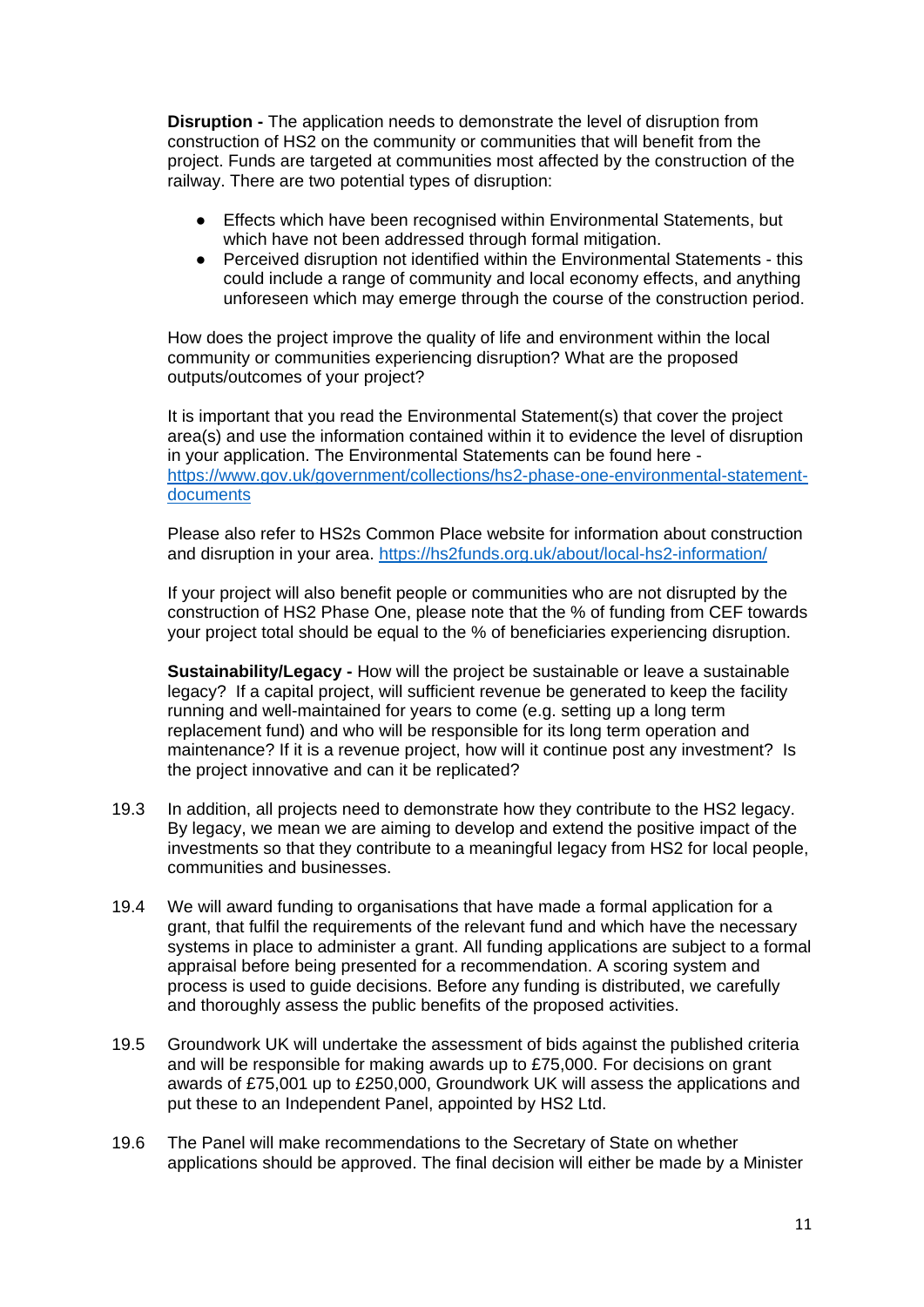or by a senior civil servant in the Department for Transport with delegated authority from the Secretary of State.

19.7 The distribution and achievements of CEF and BLEF are reported to relevant stakeholders, including HS2 Ltd and Department for Transport.

#### **20. Do you have any priorities within the assessment process?**

20.1 Yes. If the organisation and project meet the formal requirements for this funding programme, priority will be given to projects that are based within 1 km (0.62 miles) of the high speed rail line. In some circumstances, projects that have match funding may also be prioritised.

### **21. What is the process for applying to CEF?**

- 21.1 For all CEF Local projects, it is a two stage process with applicants completing an online eligibility checker before submitting an application through the online portal.
- 21.2 For CEF Strategic projects with a funding request of between £75,001 and £250,000 the process will be split into three stages. The first stage will be for applicants to complete an online eligibility checker. The next stage will be to submit a Stage One application form which will be reviewed to ensure the project is of demonstrable strategic impact. For applications that are encouraged through this stage, the final stage is to submit a Stage Two application through the online portal. If a Stage One application is approved, you will have up to six months to submit a Stage Two application.

Please note however that passing Stage one and being encouraged to submit a Stage Two application does not guarantee that funding will be approved towards your project.

- 21.3 If you do not pass the online eligibility checker or are not encouraged through Stage One, you will not be able to submit a Stage Two application.
- 21.4 Further information about the application process including copies of the downloadable application forms are available on the following website – [https://hs2funds.org.uk/.](https://hs2funds.org.uk/) The website will also include a link to the eligibility checker and online application portal.

#### **22. Can we provide additional supporting information with our application?**

22.1 Yes. You can provide additional documents by email but these should be kept to a minimum. Additional documents must be supplementary information only and not provided as a response to questions or be essential for the application. Please discuss this with Groundwork UK before submitting any additional documents.

### **23. When can/should I apply?**

23.1 There are currently no deadlines for submission as this is a rolling grants programme, linked to quarterly Panel meetings; the dates of the panel meetings to consider CEF Strategic grants are available at <https://hs2funds.org.uk/home/community-environment-fund/the-application-process/>.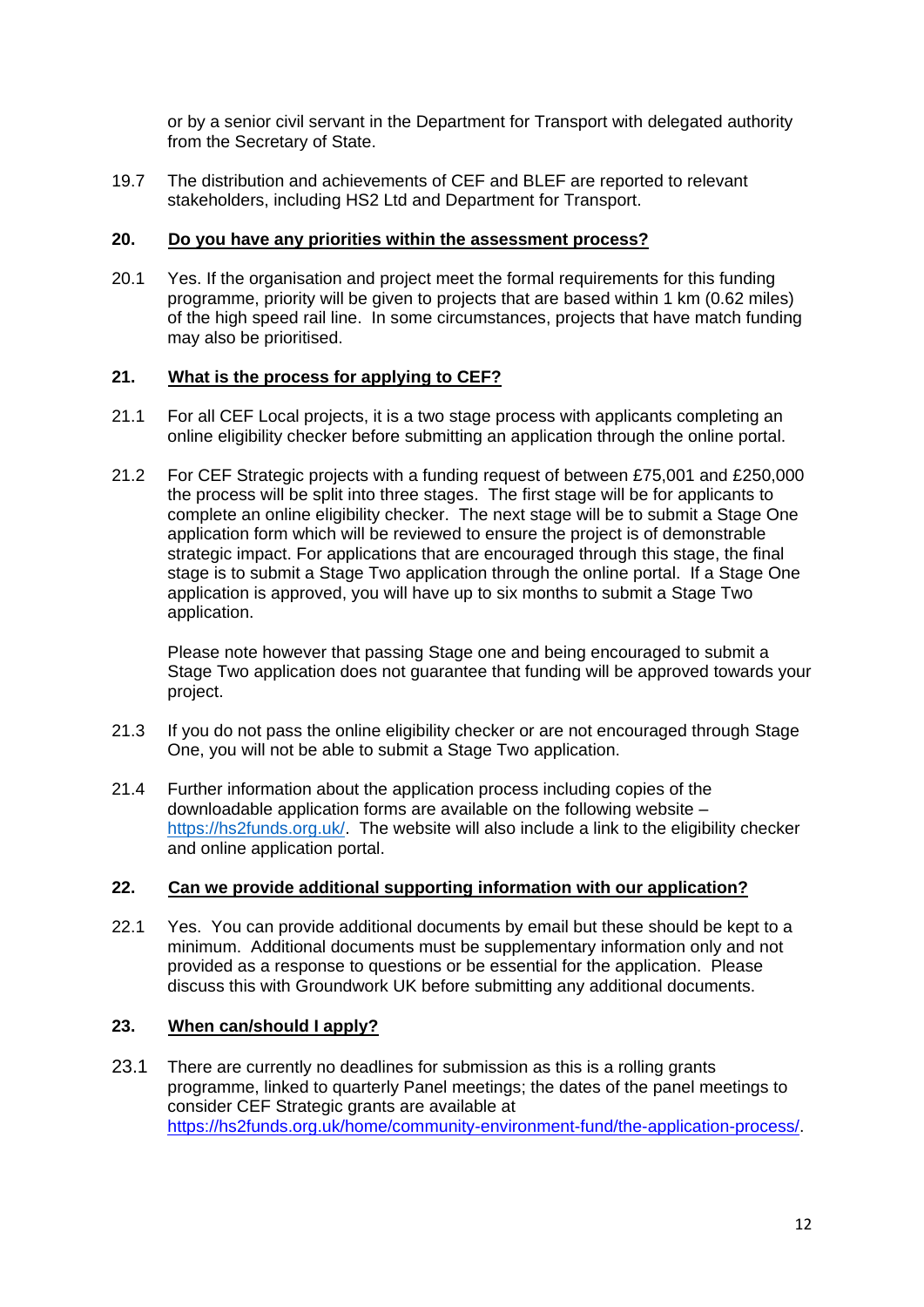- 23.2 Following the launch of the funds at Royal Assent, the fund opened for applications from 8th March 2017. However, we encourage applicants to review the environmental statement information relevant to their area to determine when construction works will be taking place in their communities and therefore when to make their application.
- 23.3 The Panel meeting dates will be published regularly online to guide applicants as to when it is likely that their application will be considered. Application process timeframes are outlined below:
	- Applicants should expect to receive our decision up to 8 weeks after their application for grants of up to £75,000 is submitted.
	- Applicants should expect to receive our decision approximately 16 weeks after their application for grants of £75,001 up to £250,000 is submitted.
- 23.4 The decision to run a rolling grants programme has been taken so as to reduce the time pressure on applicants, therefore encouraging the submission of the best quality applications. The Grant Management Body will be able to manage application flow more easily which will reduce the time period between application submission and decision.
- 23.5 As CEF funding is aimed at giving something back to areas experiencing disruption from the construction of Phase One of HS2, the timing of any committed investment will be linked to the timing of the construction programme and applicants will need to clearly demonstrate how their communities and environment are disrupted. Accordingly, potential applicants can be assured that there will be no advantages of submitting early or disadvantages of submitting them later during the construction period.
- 23.6 Please refer to relevant information included in the HS2 Phase One environmental Statement and subsequent Environmental Statements and Additional Provisions to support your application. As a guide, please refer to Information Paper E32 on the Gov.uk website;

[https://www.gov.uk/government/uploads/system/uploads/attachment\\_data/file/50951](https://www.gov.uk/government/uploads/system/uploads/attachment_data/file/509518/E32_-_Guide_to_the_Environmental_Statement_v1.0.pdf) 8/E32 - Guide to the Environmental Statement v1.0.pdf.

23.7 Further information on the construction of Phase One in your area will be made available by HS2 Ltd in due course and when applicable.

### **24. When will we know the outcome of our application?**

- 24.1 Once you have submitted your application and we are happy that it is complete, it will be assessed and put forward to the next available decision point. We will then notify you in writing and by telephone once the outcome has been confirmed.
- 24.2 Applications for funding of up to £75,000 should be assessed and notified within around 8 weeks of a complete online application being submitted. Applications for £75,001 up to £250,000 should be assessed and notified within 16 weeks of a complete online application being submitted (subject to the timings of the relevant panel meeting).
- 24.3 If for any reason it will take longer to notify you of a decision, we will let you know and give the reasons why.